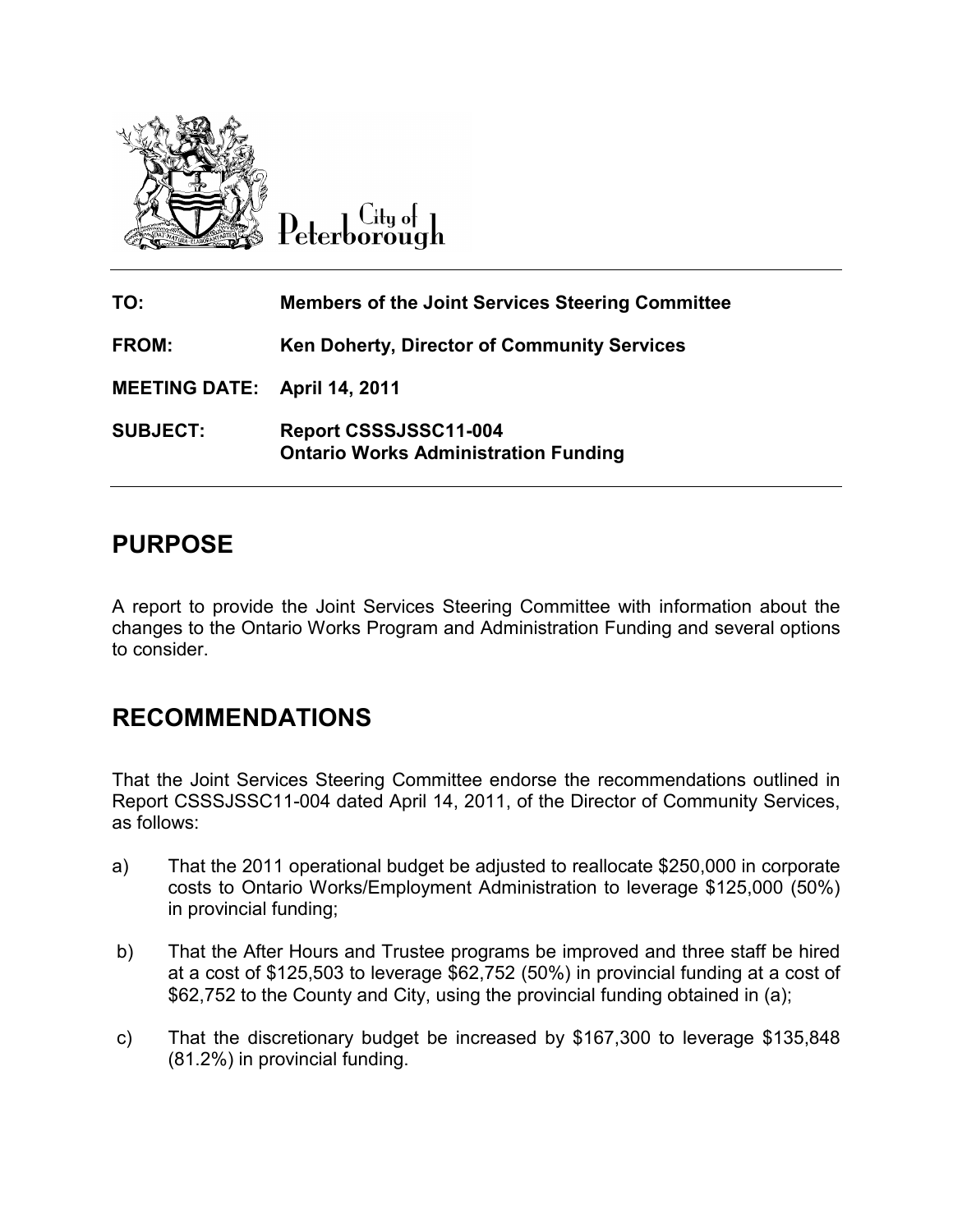d) That staff be directed to bring a future report to Council that outlines the financial implications of the administration funding, the benefit uploads and provide recommendations related to the use of these savings for the next three years.

# **BUDGET AND FINANCIAL IMPLICATIONS**

The budget and financial implications of Option 1, the preferred option of staff, is an overall municipal savings to the corporate budget of \$30,796. It recommends a reallocation of \$250,000 of current approved 2011 expenditures to earn 50% provincial subsidy of \$125,000. It recommends additional resources of \$125,503 to address key service pressures and additional spending of \$167,300 in the discretionary benefit budget. Additional subsidy will be received from these expenditures of \$62,752 (50%) and \$135,848 (81.2%) respectively. No additional municipal dollars are required. Of the \$30,796 of savings, \$5,145 is for the County and \$25,651 is for the City.

| Row            | <b>Activities</b>                                  | <b>Additional</b><br><b>Expenses</b><br>Col.2 | <b>Additional</b><br><b>Provincial</b><br><b>Subsidy</b><br>Col.3 | <b>Revised</b><br>2011<br><b>Municipal</b><br><b>Contribution</b><br>Col.4 |
|----------------|----------------------------------------------------|-----------------------------------------------|-------------------------------------------------------------------|----------------------------------------------------------------------------|
|                |                                                    |                                               |                                                                   |                                                                            |
| A              | OW Admin/ES Admin and Client Costs                 | 250,000                                       | 125,000                                                           | 125,000                                                                    |
| $\overline{B}$ | Other Corporate Accounts (100% municipal<br>costs) | (250,000)                                     |                                                                   | (250,000)                                                                  |
|                |                                                    |                                               |                                                                   |                                                                            |
|                | <b>OW/ES Administration (Option 1)</b>             |                                               | 125,000                                                           | (125,000)                                                                  |
| $\mathsf{C}$   | 3 new caseworkers (sal/ben)-6 mos.                 | 100,503                                       | 50,252                                                            | 50,252                                                                     |
| D              | After Hours/Trustee improvements                   | 25,000                                        | 12,500                                                            | 12,500                                                                     |
|                |                                                    |                                               |                                                                   |                                                                            |
| E              | <b>Discretionary Benefits</b>                      | 167,300                                       | 135,848                                                           | 31,452                                                                     |
|                |                                                    |                                               |                                                                   |                                                                            |
| F              |                                                    | 292,803                                       | 323,599                                                           | \$(30,796)                                                                 |

## **Option 1- 2011**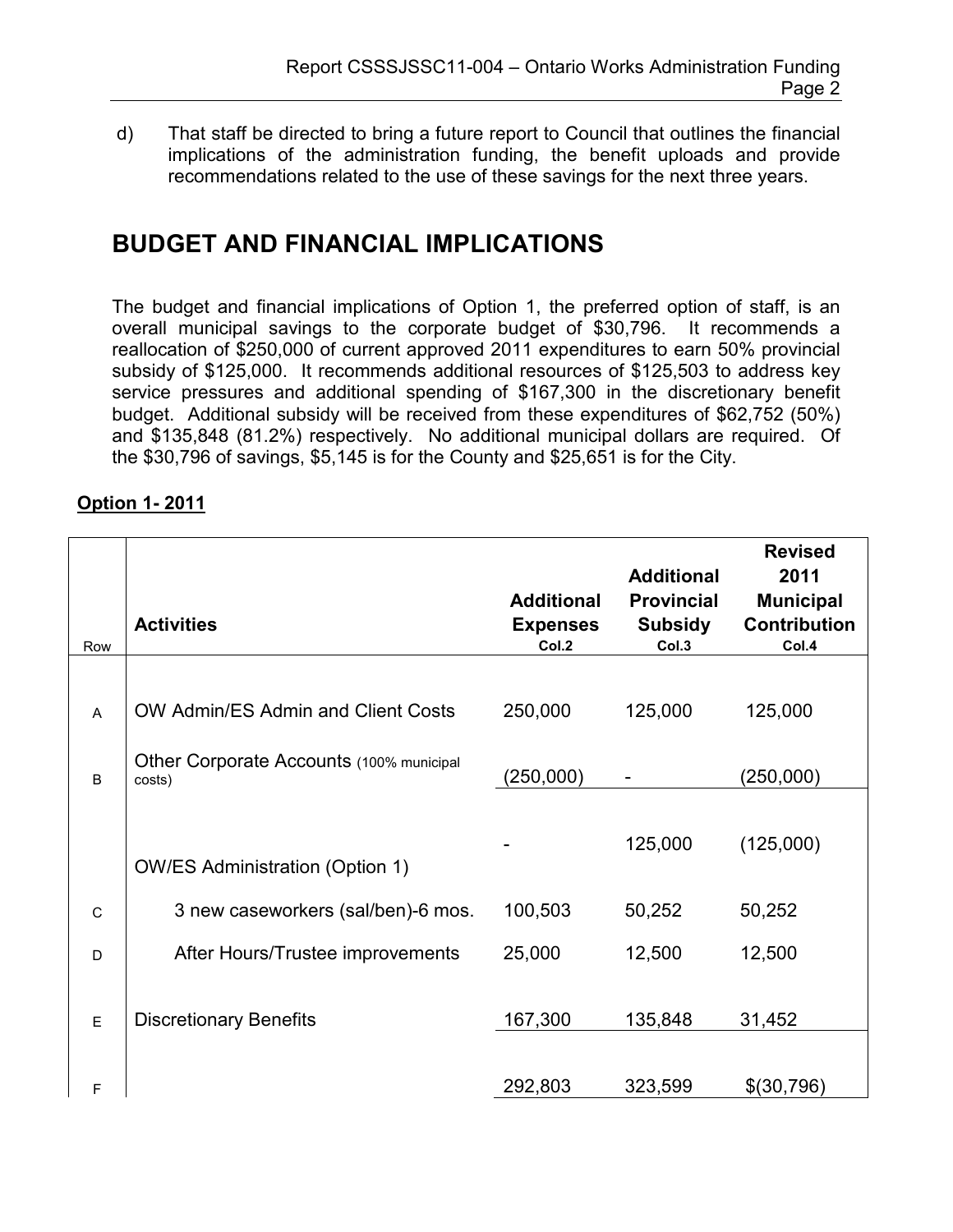| <b>County Share of Municipal Savings</b> | 5,145    |
|------------------------------------------|----------|
| <b>City Share of Municipal Savings</b>   | 25,651   |
|                                          | \$30,796 |

Notes:

 $\overline{a}$ 

Col.1 Municipal Contribution budgeted for 2011 for OW Admin and Employment Admin and Client costs

Col.3 Provincial Subsidy for OW/ES costs is at a rate of 50%, for discretionary benefits for 2011 is 81.2% (part of upload)

Col.4 Results from Col.1 + Col.2 - Col.3

## **BACKGROUND**

#### **Process Leading to New Funding Model**

In October 2008, The Provincial Municipal Fiscal Service Delivery Review (PMFSDR) was released, outlining the agreement reached between the Province of Ontario, the Association of Municipalities and the City of Toronto for a new cost-sharing formula for the provision of Ontario Works (OW). The agreement outlined a graduated timetable for the upload of Ontario Works mandatory, discretionary benefits and the employment program to 100% to be paid by the Province by the year 2018, but leaving service delivery and planning with the municipalities. It was also agreed that the administration costs of the OW program would continue to be cost-shared between the Province and municipalities as well as perform a review of the administration funding model.

The challenges to be addressed by the review included (as per MCSS memo dated February 7, 2011):

- Funding is historically based and unresponsive to key program cost drivers, leading to inequitable distribution of available funding to delivery agents (according to AMO, the OW cost per case across the province is estimated to range from \$593 to \$1334; employment services cost is estimated to range from \$458 to  $$1461$ <sup>1</sup>
- Funding does not wholly account for evolving program responsibilities and legislated requirements
- Funding does not account for unique delivery needs, particularly in lowpopulation density areas
- Funding approach adds complexity to program management

There have been minor changes to the provincial subsidies received over the years, but not enough to keep up with the costs of administering the programs, especially to offset

<sup>&</sup>lt;sup>1</sup> Cost per Case here refers to the Provincial Subsidy – Peterborough's 2010 OW \$698.89 Employment \$651.47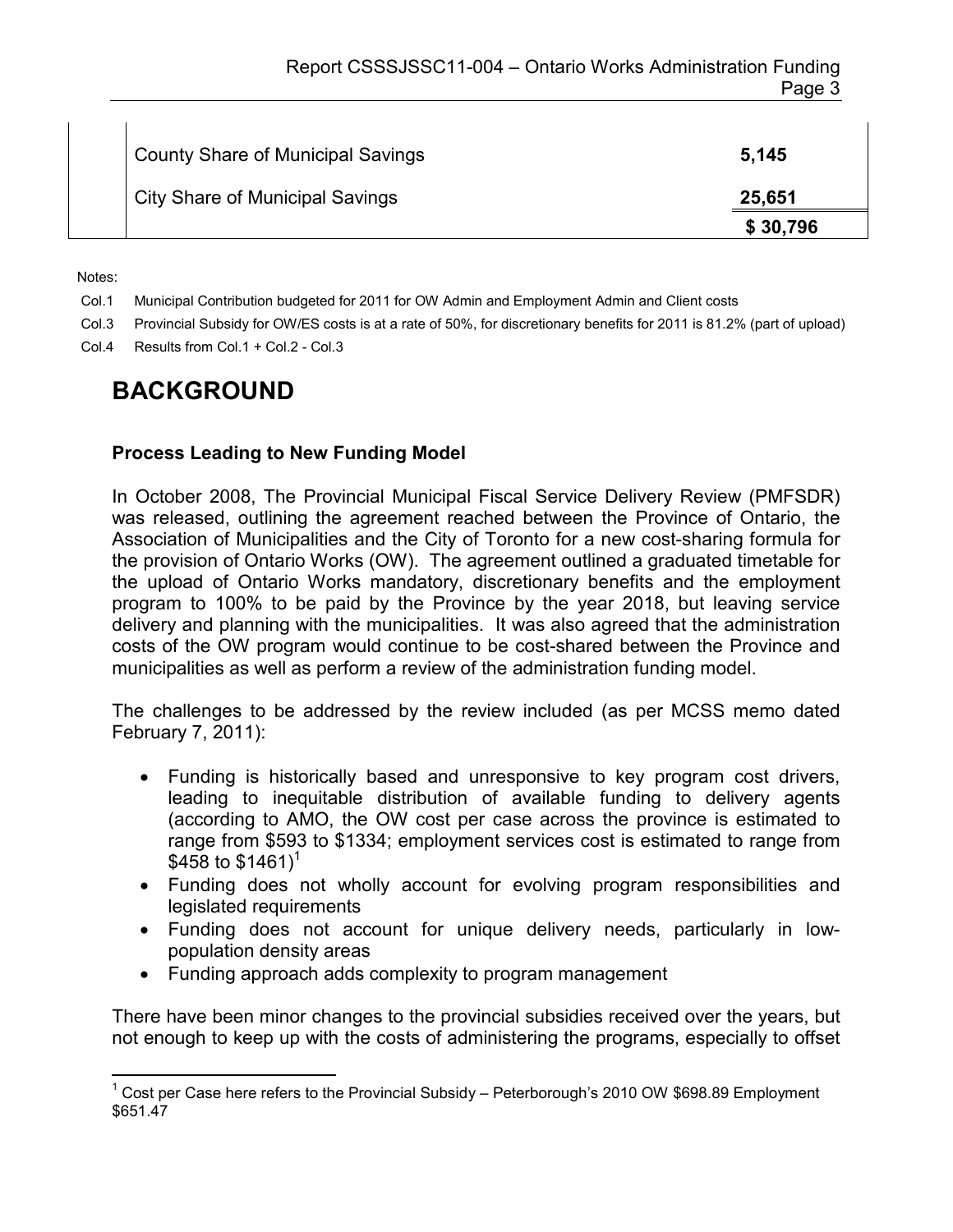cost of living increases or to properly handle increases in caseloads. While Peterborough has been contributing more than 50% towards OW administration, the amount budgeted over the Ministry cap is not as high as many other municipalities. Despite caseloads that have significantly risen over the past four years, the Social Services Division has continued to keep administration costs down as much as possible, knowing than any further costs would have required 100% municipal dollars.

### **New Funding Approach**

The review was completed in 2010 and the province has chosen to move forward with a new funding model. Beginning April 1, 2011, the new funding approach for OW administration and employment services will include:

- OW administration and employment assistance will be funded under one single allocation to give delivery agents the flexibility to determine the best allocation for all aspects of program delivery, while simplifying program operations, such as financial reporting
- Current cost-sharing, cost recovery and upload commitments are upheld within the funding approach
- All delivery agents are eligible to receive a provincial subsidy of up to \$2,016 per case
- Caseload is based on the standard OW caseload and a supplementary caseload made up of mandatory service requirements
- Funding allocations will be derived based on a two-year monthly average standard and supplementary caseload (September 2008-October 2010)
- Funding allocations will be aligned with the two-year OW business cycle and updated at the start of each new cycle
- Outcomes will be expanded to include service delivery measures over time

#### **Financial Analysis**

As stated in the Memo to OW Administrators from MCSS on February 7, 2011, "…the revised funding approach entails a significant investment into 50/50 cost-shared funding by the Ministry, which generally means delivery partners will need to increase their investment to fully leverage the increase in available provincial funding".

The Ministry has provided the notional provincial and municipal funding contribution for the delivery of services in the City and County of Peterborough for the period April 1, 2011 to March 31, 2012 as follows: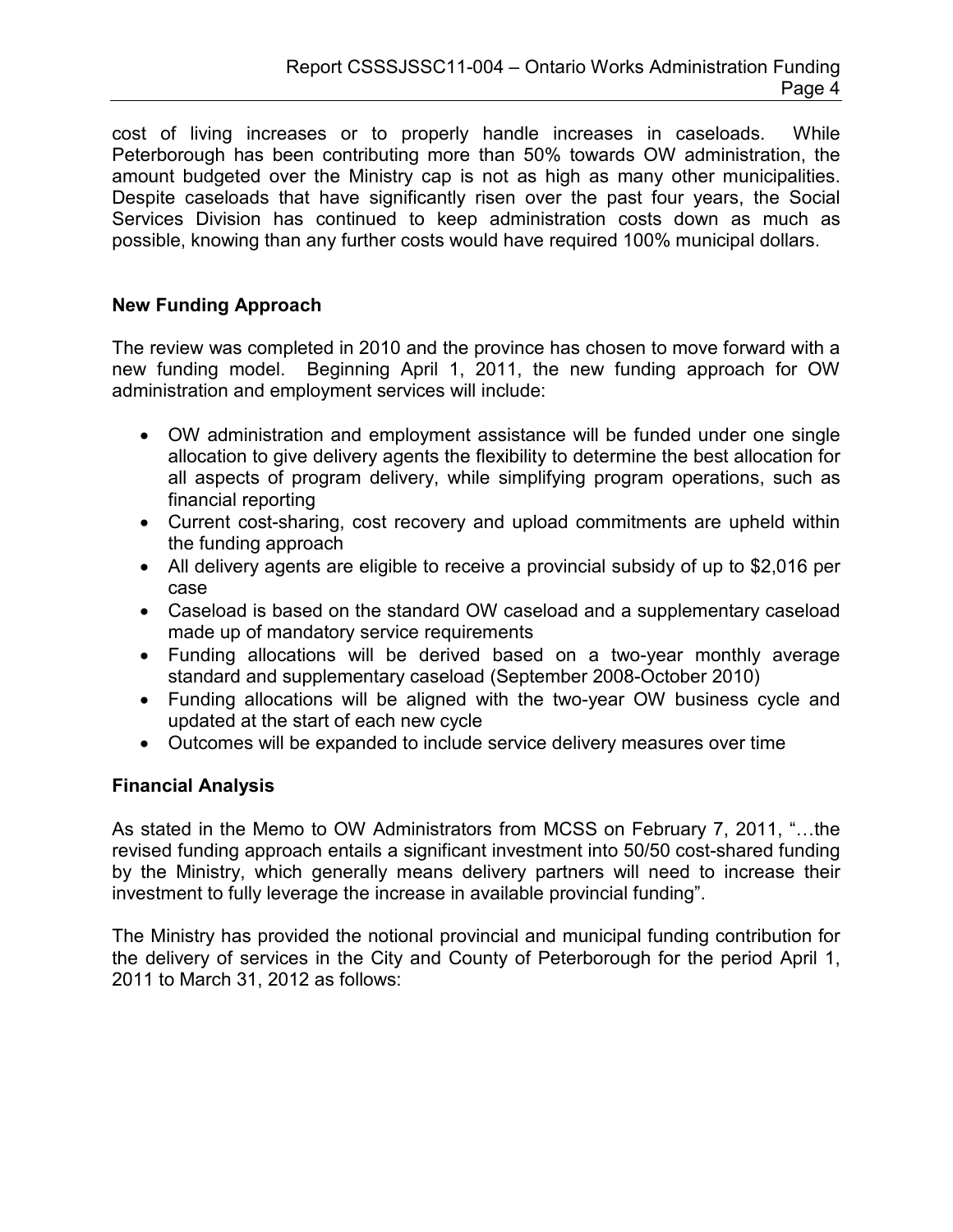|                                                       | <b>Notional</b><br><b>Provincial</b><br><b>Funding</b><br><b>Allocation</b> | <b>Notional</b><br><b>Municipal</b><br><b>Funding</b><br><b>Contribution</b> | <b>Total</b> | Comparison<br>to Current<br>2011<br><b>Budget</b> |
|-------------------------------------------------------|-----------------------------------------------------------------------------|------------------------------------------------------------------------------|--------------|---------------------------------------------------|
| Total<br>Program<br><b>Delivery</b><br><b>Funding</b> | \$7,248,100                                                                 | \$5,463,754                                                                  | \$12,711,854 | 8,887,911                                         |
| <b>Amount Subject</b><br>to 50/50 Cost-<br>Sharing    | \$4,944,000                                                                 | \$4,944,000                                                                  | \$9,888,000  | 5,856,130                                         |
| <b>Amount Subject</b><br>to Upload                    | \$2,304,100                                                                 | \$519,754                                                                    | \$2,823,854  | 3,031,781                                         |

The average gross cost per case for Peterborough in 2010 for Ontario Works was \$1,401.28 and Employment Assistance was \$833.69 for a total of \$2,234.96. The cost per case could rise to \$3,535.89 and the province would still be contributing a full 50% of the costs. An increase of approximately \$1,500,000 municipal contributions above the current 2011 budget would be required to receive the full provincial funding allocation.

It is also apparent that the OW administration budget did not fully represent all costs that could legitimately fall within this budget line. Examples of this is an allocation of salary and benefit dollars for the Director of Community Services, and a corporate administration charge that accurately reflects the services provided for by legal, human resources and finance. Since the Province's share was capped, there was no advantage to the municipality to reflect expenditures in this line; however, our cost per case may have been appeared lower than other municipalities' as a result.

A single funding allocation for program delivery has been established that consolidates the administration funding and employment assistance. Program delivery costs can include staffing, accommodation, travel, training, office expenses, technology, internal services such as legal costs, purchase of services of employment programs and other employment-related client expenses.

#### **Positives of this funding announcement**

The assumption made in the 2011 budget process that the province would provide a full 50% subsidy is confirmed.

In review of the details of the OW Cost of Administration Directive 11.3, there are other costs that could be included in the OW Admin line and further provincial subsidy could be received.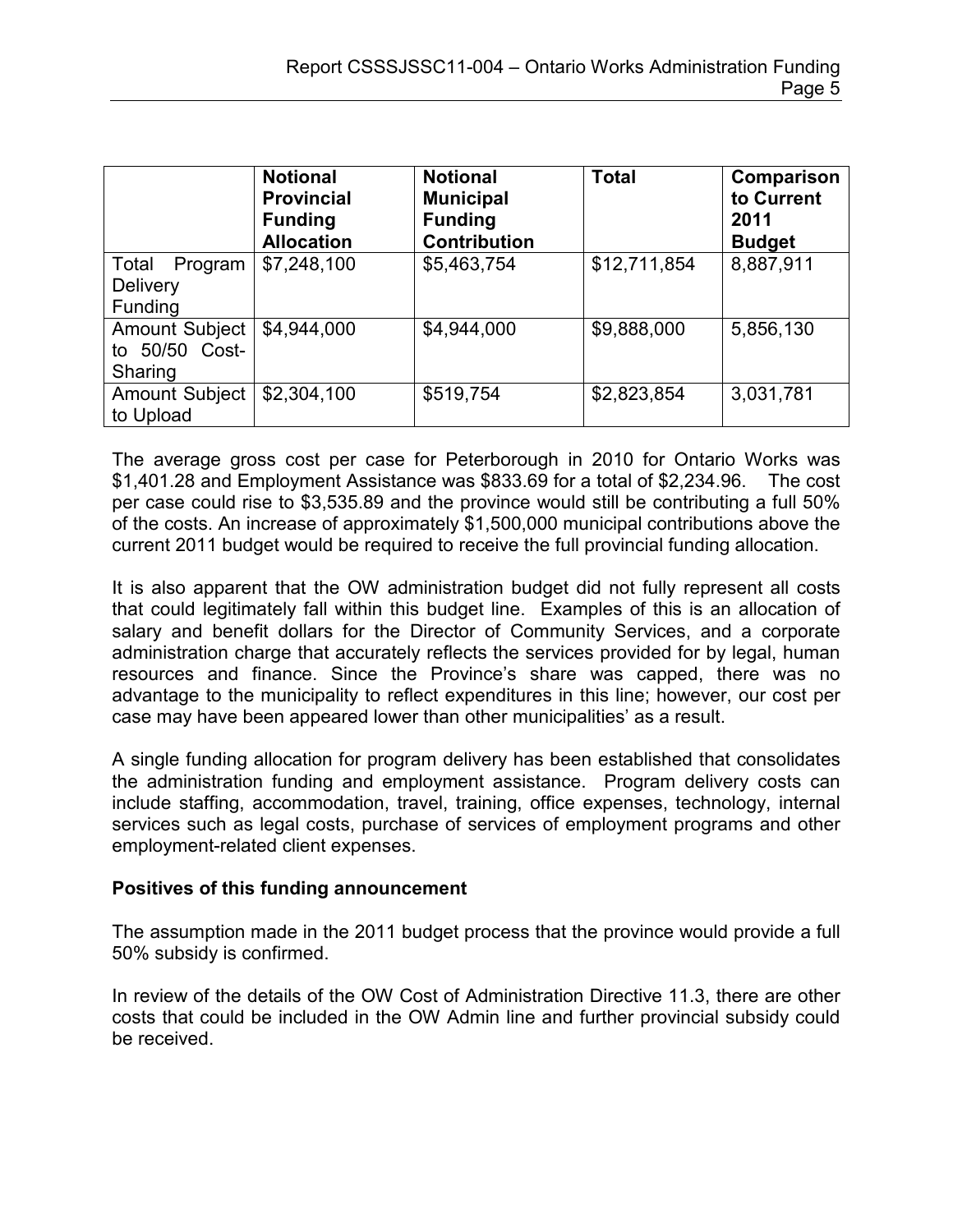There is a commitment from the Ministry to continue to provide their share of the cost of admin and the new formula has been articulated so budgeting the provincial subsidy for at least the next three years will be more predictable.

The combining of OW administration funding and the employment program funding into one program allocation, albeit with different costs shares, should allow for some simplification of the reporting process.

#### **Service Pressures as a result of the Current Funding Allocations**

The only staff increases to the Ontario Works program budget in the past four years has been one Employment position in 2007 and the temporary supervisor position added effective April 1, 2011. The case load has increased 27% since 2007 from an average of 2900 to 3680 in 2010 and a further increase of 11% is projected for 2011. The increased demand for service has been managed by reallocating internal resources to priority tasks, but there are areas where legislative requirements and quality of service have been impacted, such as the response time to completion of intake occasionally going outside of the four day standard.

The amount of intensive employment counselling has also been reduced in the past few years due to the increased caseload. The number of participants engaged in employment planning has risen from 3287 in 2007 to 4286 in 2010, a 30 % increase. Participation agreements are to be reviewed at a minimum of every three, four or six months, depending on individual case circumstances, and a full financial eligibility review is to occur every 12 months. In June 2009, the Province amended these requirements because of workload pressures due to increased caseloads. However, it is expected that we will be required to return to these service levels in 2011. With our current caseload and staffing levels, it will not be possible to meet all of these legislated requirements.

### **Options**

There are costs within the existing municipal budget that could be allocated to the central administration costs of the Ontario Works program and this will allow for increased provincial subsidy. The options presented all look at reallocating expenses to OW administration and Employment Services to leverage new 50% provincial subsidy, but offer different ways to use this money.

There are three options related to the 2011 budget presented for consideration as described below.

### **Option 1- (Preferred)**

Reallocate \$250,000 of the 2011 budget to OW Administration/Employment Services to obtain further 50% provincial subsidy of \$125,000. Use the additional provincial subsidy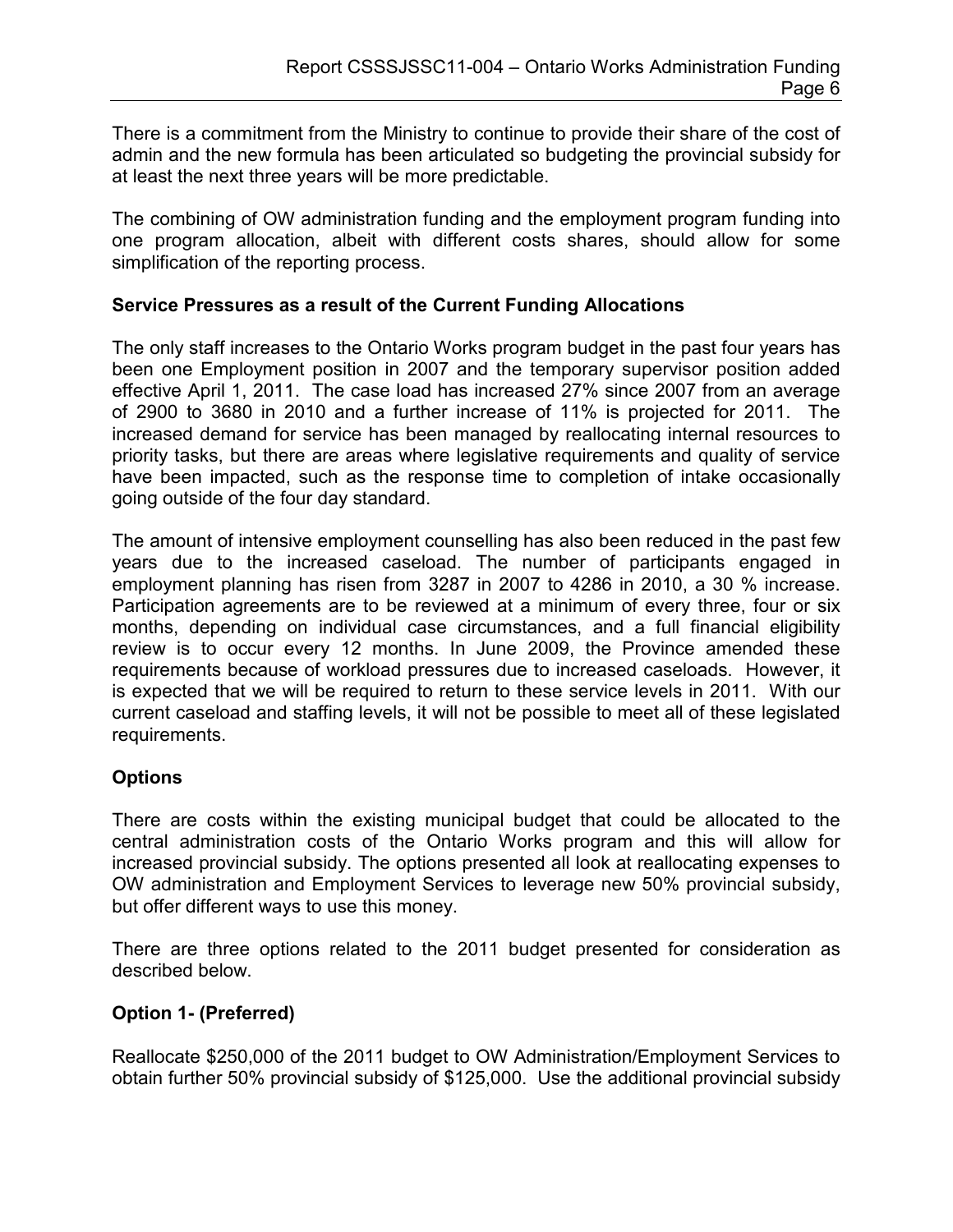in three ways: to implement Service Delivery Improvements, offset the Discretionary benefits program and reduce the overall corporate budget.

A portion of the additional provincial subsidy of \$125,000 received from could be applied to cover the municipal cost in investment in Ontario Works programming. This would allow for improved legislative compliance to address service pressures highlighted above and for strategic program improvements. If all these short-term service delivery improvements were implemented effective July 1, 2011, the municipal contribution would be \$62,752 and the same amount of additional provincial subsidy would be received. Overall, there would still be a net savings to the municipal budget of \$30,796 from increased subsidy due to administration costs that can be claimed for cost share.

### **Option 2**

Reallocate \$250,000 from other areas of the 2011 budget and add \$1,001,911 additional municipal dollars from the City and \$250,478 from the County on the OW program to obtain the full provincial subsidy of \$7,248,100. It is recognized that this is a significant increase in municipal spending. Should this option be approved in whole or part, as well as the immediate service delivery improvements outlined below, there would be many other service delivery opportunities. Some of the ideas to date are outlined below under the heading of Longer Term Opportunities of the Funding Framework.

Should the committee wish to endorse Option 2, a motion is required as follows:

That recommendation (a) of Report JSSCCSSS11-004 be defeated and replaced as follows:

a) Reallocate \$250,000 from other areas of the 2011 budget and add \$1,001,911 additional municipal dollars from the City and \$250,478 from the County on the OW program to obtain the full provincial subsidy of \$7,248,100 that is available. Staff to bring a future report to outline possible options related to the specifics of this additional spending.

### **Option 3**

Reallocate \$250,000 of 2011 approved expenditures from other areas of the municipal budget to the OW budget and use all of the \$125,000 of additional provincial subsidy to reduce the corporate bottom line. Make no service delivery improvements or offset to the discretionary benefit budget.

This option holds potential risk of not meeting legislated service delivery expectations and the quality of the services provided in Peterborough would get further behind other municipalities in the province.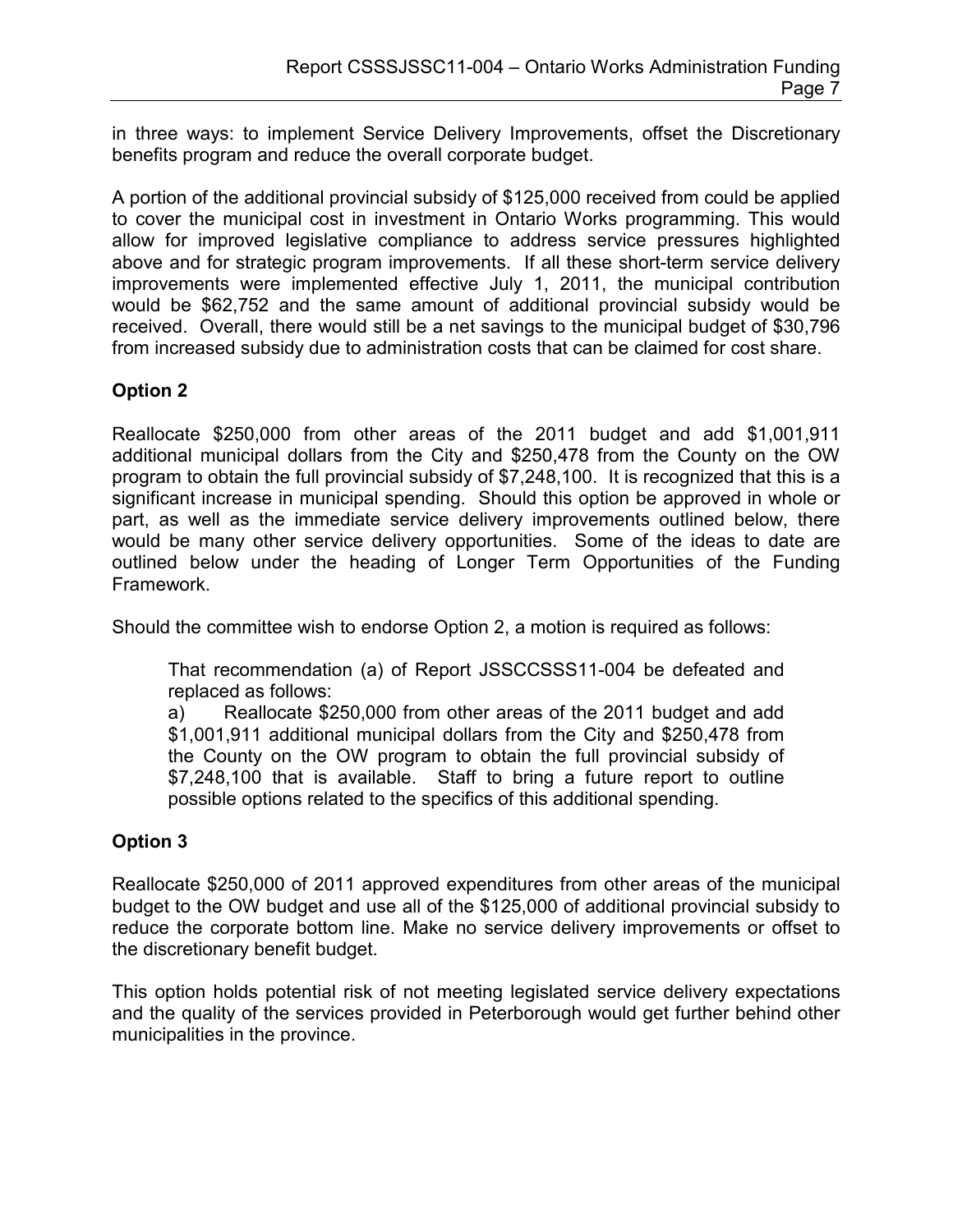Should the committee wish to endorse Option 3, a motion is required as follows:

That recommendation (a) of Report JSSCCSSS11-004 be defeated and replaced as follows:

a) Reallocate \$250,000 of 2011 approved expenditures to OW budget and use all of the \$125,000 of additional provincial subsidy to reduce the corporate bottom line. Make no service delivery improvements or offset to the discretionary benefit budget.

#### **Impact of Options 1 or 2**

Should Options 1 or 2 be approved, immediate service delivery improvements are recommended in three key service areas; Homelessness Outreach; County Outreach and Employment counselling.

#### **Description of Recommended Short-term Immediate Service Delivery Improvements**

- **a) Homelessness Program** An additional Hostel Liaison Worker to provide Ontario Works case management and employment supports to prevent homelessness through outreach, expanded to occur on site at Our Space. This would help address some of the challenges related to the drop-in program due to limited staff resources, by adding a regular presence of trained municipal staff. A small increase in the financial allotment to the contracted services for the After Hours and Trustee Program would allow for enhanced case planning evenings and weekends and existing Trustee Programs operated by Salvation Army or CMHA could be expanded through a purchase of service to work with some of the homeless or at risk of homeless population.
- **b) County Outreach Worker** 1 FTE to provide access to Ontario Works Caseworker through a combination of home visits and/or at various locations such as township offices, community centres, medical centres, help centres.
- **c) Employment** 1 Additional FTE Employment Counsellor –Addition of 1 FTE in this area would help ensure that access to timely employment counselling and legislated reviews of participation agreements is occurring within legislated time lines.

These short-term program improvements could be achieved without increasing the bottom line of the City's budget, but would require increasing the 2011 Social Services budget in order to obtain the Provincial Subsidy. It is recommended that the requested staff positions be added as temporary positions effective July 1, 2011 for a nine month period. Pending Council approval, all positions could be extended through 2012 as per Chart below.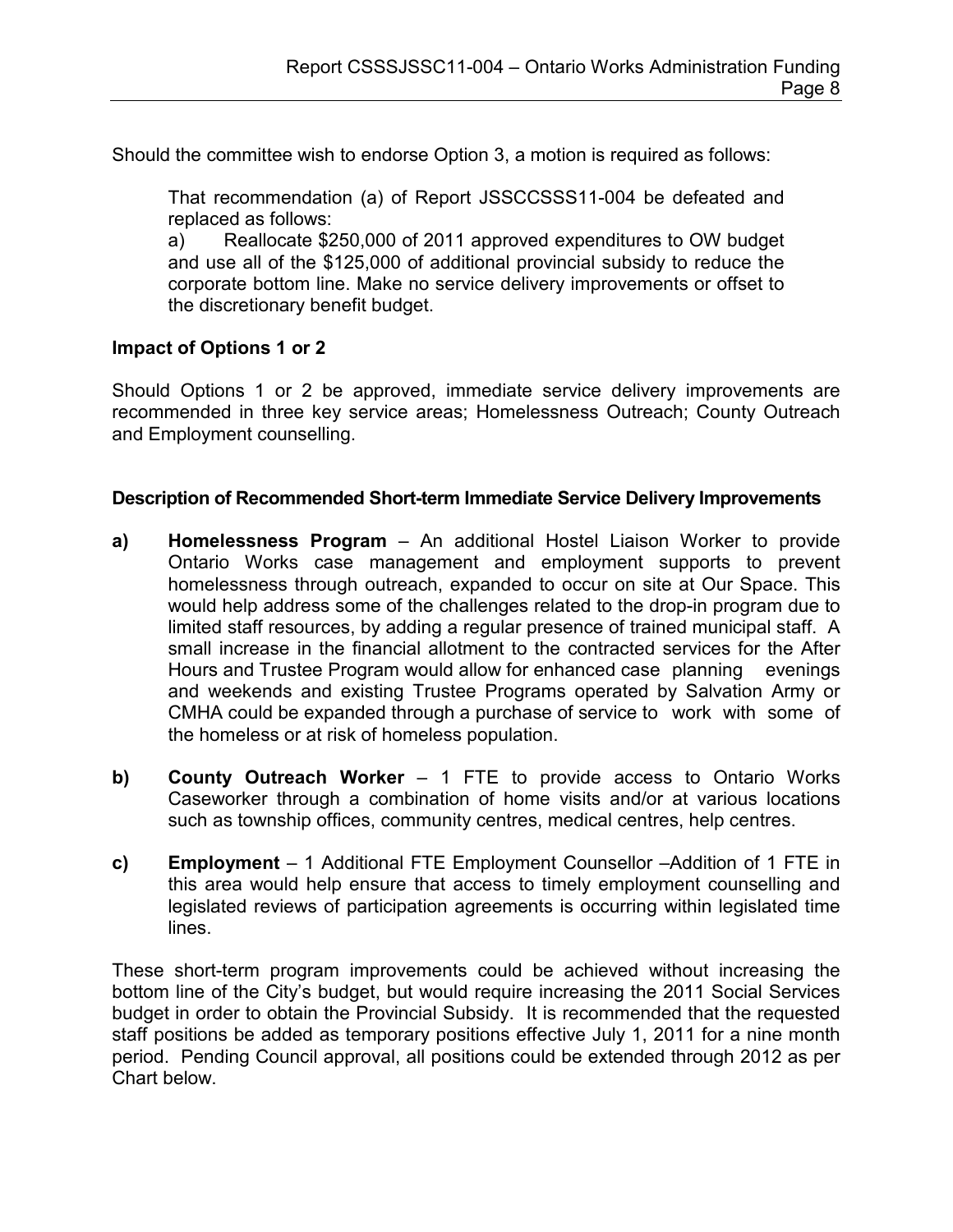## **Opportunities Resulting from the New Funding Framework for 2012 and Beyond**

### **Option 1 - 2012**

| Row          | <b>Activities</b>                                  | <b>Additional</b><br><b>Expenses</b><br>Col.2 | <b>Additional</b><br><b>Provincial</b><br><b>Subsidy</b><br>Col.3 | <b>Revised</b><br>2012<br><b>Municipal</b><br><b>Contribution</b><br>Col.4 |
|--------------|----------------------------------------------------|-----------------------------------------------|-------------------------------------------------------------------|----------------------------------------------------------------------------|
|              |                                                    |                                               |                                                                   |                                                                            |
| A            | OW Admin/ES Admin and Client Costs                 | 250,000                                       | 125,000                                                           | 125,000                                                                    |
| B            | Other Corporate Accounts (100% municipal<br>costs) | (250,000)                                     |                                                                   | (250,000)                                                                  |
|              |                                                    |                                               |                                                                   |                                                                            |
|              | <b>OW/ES Administration (Option 1)</b>             |                                               | 125,000                                                           | (125,000)                                                                  |
| $\mathsf{C}$ | 3 new caseworkers (sal/ben)-full yr                | 205,529                                       | 102,764                                                           | 102,764                                                                    |
| D            | Service delivery improvements                      | 25,000                                        | 12,500                                                            | 12,500                                                                     |
|              |                                                    |                                               |                                                                   |                                                                            |
| E            | <b>Discretionary Benefits</b>                      | 167,300                                       | 138,524                                                           | 28,776                                                                     |
| $\mathsf F$  |                                                    | 397,829                                       | 378,789                                                           | \$19,040                                                                   |
| G            | <b>County Share of Additional Cost</b>             |                                               |                                                                   | 3,180                                                                      |
| $\sf H$      | <b>City Share of Additional Cost</b>               |                                               |                                                                   | 15,860                                                                     |
|              |                                                    |                                               |                                                                   | \$19,040                                                                   |

Notes:

Result made on the assumption that no changes in Rows A&B, caseworkers stay for full year

Col.1 Municipal Contribution budgeted for 2012 for OW Admin and Employment Admin and Client costs

Col.3 Provincial Subsidy for OW/ES costs is at a rate of 50%, for discretionary benefits for 2012 is 82.8% (part of upload)

Col.4 Results from Col.1 + Col.2 - Col.3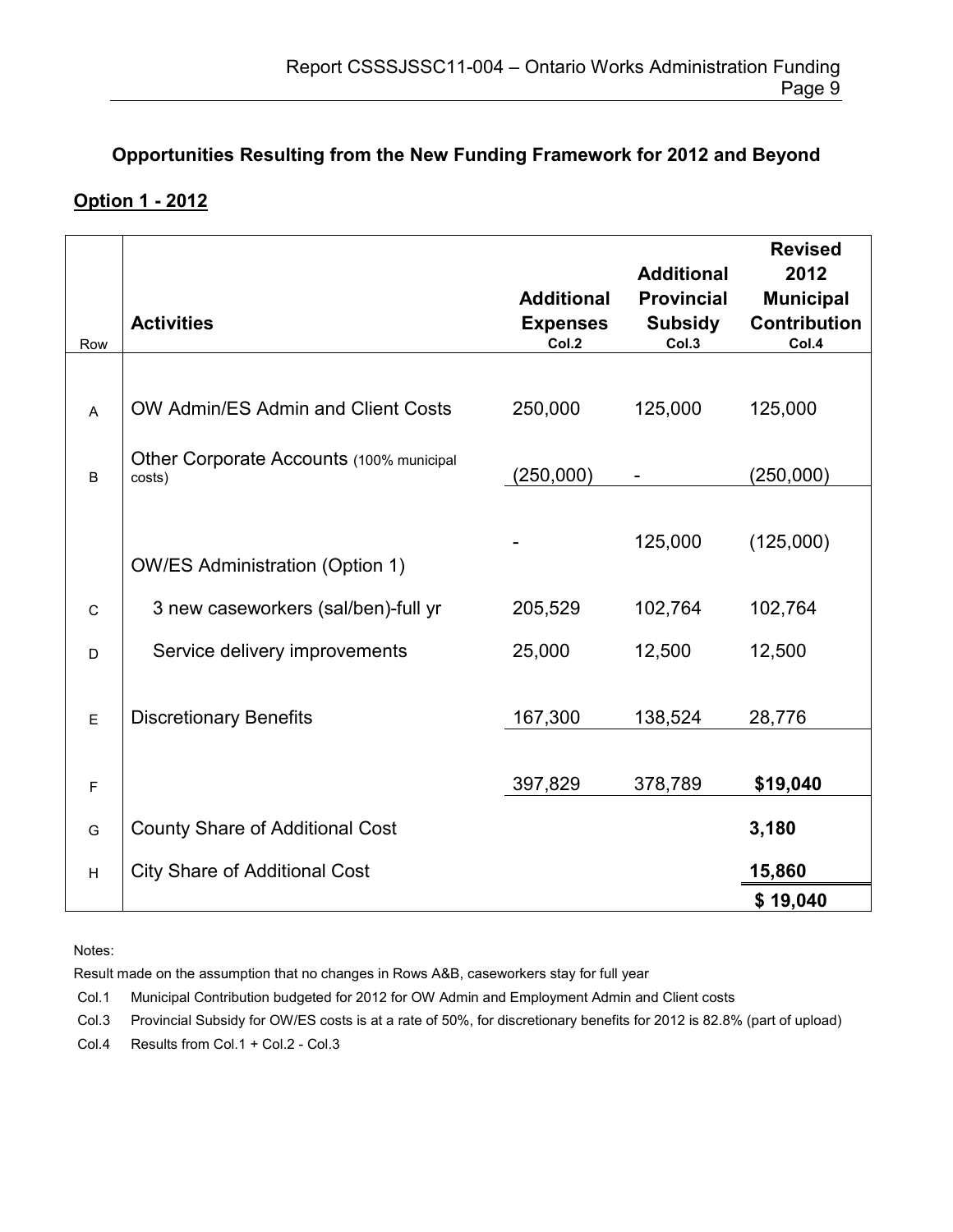Office lease or purchase costs for Ontario Works are eligible to be cost-shared with the province under the Cost of Administration Directive. These expenses must occur within the year claimed and a capital reserve is not allowed. This does provide for the possibility of developing partnerships to co-locate with other service providers in various community hubs within the City and County and provide a more predictable stream of revenue to these hubs through the Ontario Works administration funding.

Partnerships and hubs are being discussed in many forums and service sectors currently including the Child and Family Centre Hub service model, the Poverty Reduction Network neighbourhood hub, and multiservice delivery centres for Employment Providers, and in the Mental Health and Addictions service sector. County Outreach locations could be established that would allow for Ontario Works and Employment programming to be more accessible for rural residents and could also help to allow other agencies/services to locate along with Ontario Works in outreach locations increasing service accessibility significantly.

As the upload of benefits continues through 2012 to 2018, as long as caseloads begin to level off, there will be savings to the municipality. A full service model review will be undertaken prior to the 2012 budget being finalized to include caseload projections, a detailed financial calculation of the impact of the new funding framework and the impact of the upload of benefits and program costs. The workload implications of the legislated requirements will be reviewed to determine the caseload ratio necessary to meet these requirements and program outcomes. Also, service delivery options will be considered and further details of the feasibility and desirability of various approaches outlined in a future report for consideration.

## **SUMMARY**

The new Provincial Cost of Administration Funding Framework has resulted in a review of the 2011 OW budget. More subsidy could be received but this would require greater municipal contribution. The preferred Option 1 ensures that Social Services has captured all legitimate program costs to obtain full provincial subsidy and recommends that part of the additional provincial subsidy received be used to address service pressures and offset anticipated shortfall in discretionary benefits. It is also recommended that further analysis of the framework and anticipated increased provincial revenues for 2012 be conducted and a future report outlining further recommendations be brought back.